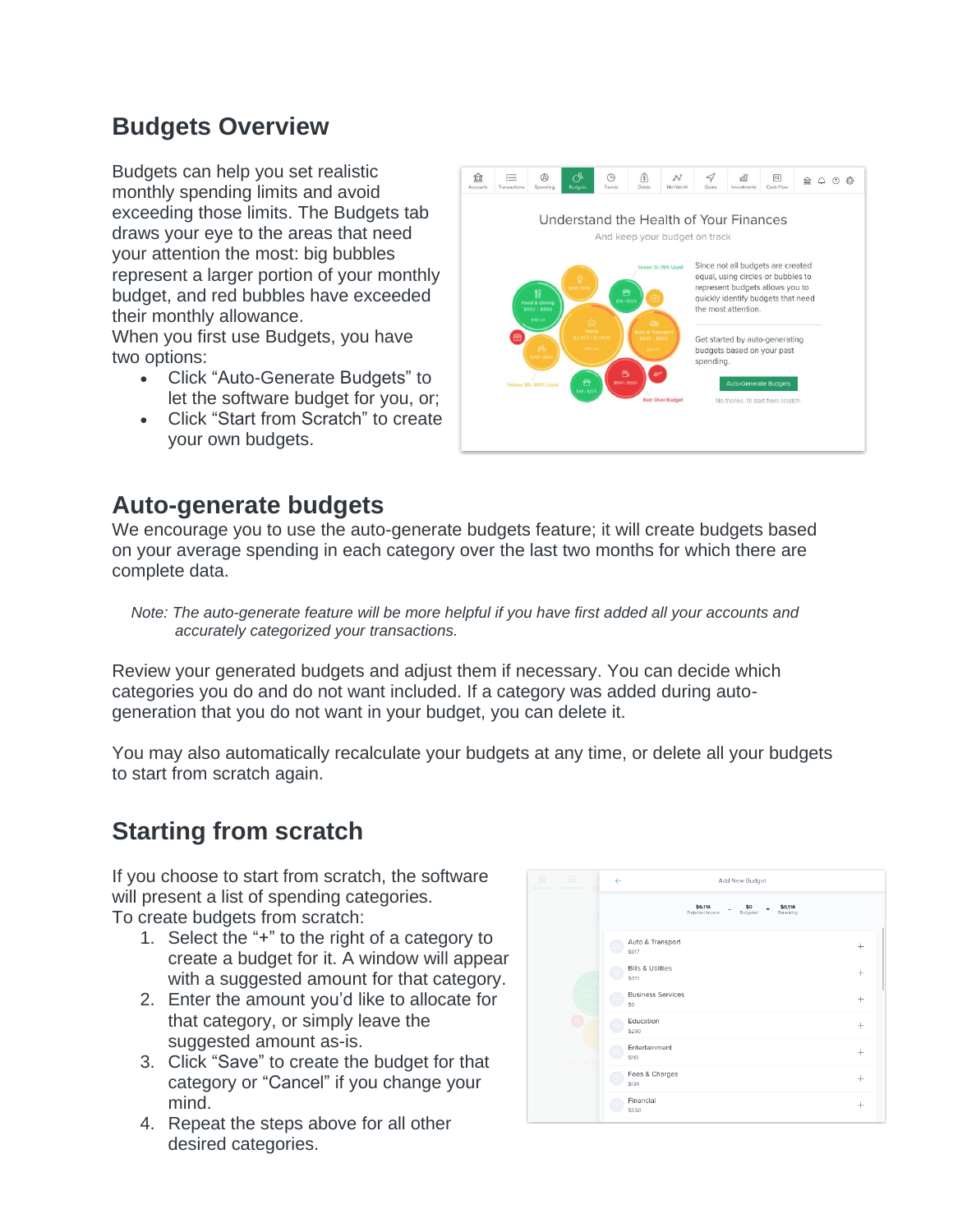# **Recalculate budgets**

If your budgets seem a bit off or you want to take advantage of automatically created budgets, you can use the recalculate feature. In order to make these budgets as accurate as possible, recalculation is based on the last two months for which complete data are available.

To recalculate your budgets:

- 1. Click on the "Add New Budget" link on the top right of the budgets window.
- 2. Scroll to the bottom of the list that appears.
- 3. Click on "Recalculate Budgets." You'll see a preview of each newly created budget next to the previous budget amount.
- 4. Click "Save" if you'd like to keep these budgets. Click "Undo" if you change your mind.

| 血<br>三<br>Accounts Transactions<br>Sd | Add New Budget<br>$\leftarrow$                                                                                                                        |           |
|---------------------------------------|-------------------------------------------------------------------------------------------------------------------------------------------------------|-----------|
|                                       | \$6,114<br>\$2,125<br>\$3,989<br>$=$<br>Projected Income<br>Budgeted<br>Remaining                                                                     |           |
|                                       | Gifts & Donations<br>\$169                                                                                                                            | $\ddot{}$ |
|                                       | Personal Care<br>\$76                                                                                                                                 | $^+$      |
|                                       | Pets<br>\$50                                                                                                                                          | $^{+}$    |
|                                       | Taxes<br>\$0                                                                                                                                          | $^{+}$    |
|                                       | Uncategorized<br>\$0                                                                                                                                  | $^+$      |
|                                       | Recalculate Budgets<br>This will recalculate budgets based on recent transactions. Don't<br>worry - if you don't like the results, you can undo them. |           |

# **Viewing your budgets**

Once you've set up your budgets, you can view and edit them from the main budgets screen where each budget is represented by colorful bubble. Each budget is also available in a list view. By default, you'll see bubble budgets.

The benefit of bubble budgets is that they allow you to see both the health and the impact of your budget categories quickly. The larger the bubble, the more of your income it takes up.

For both views, the color of each budget indicates whether you are on track, nearing your budget limit, or over limit:

- Green: below 80%;
- Yellow: between 80-100%;
- Red: over 100%.

To view details and transactions for a particular budget:

- 1. Click on your desired budget to bring up the budget details window.
- 2. Click on "Transactions" to bring up a list of transactions in that category for the current month.

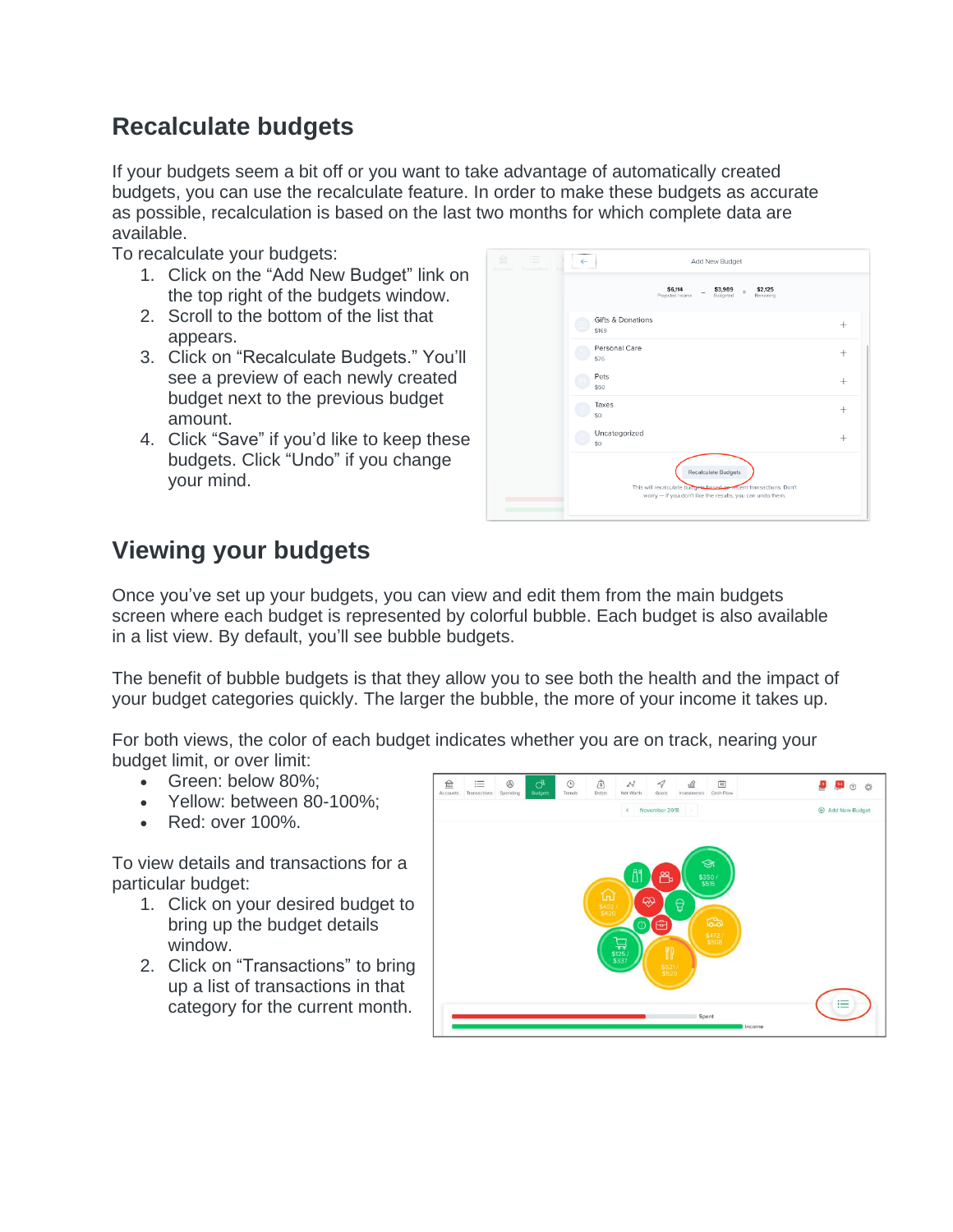#### **List view**

The list view allows you to quickly navigate between budgets and sub-budgets to help you get a clear idea of where your money is going. It is especially helpful if you use a screen reader to navigate the software. Depending on the specific implementation of the software, the list view may appear in several places: on the right side next to the bubble budgets, below the bubble budgets, or hidden below the bubble budgets. If the list view is hidden, a list view button will appear on the bottom right.

To bring up a hidden list view:

- 1. Click the list view icon on the bottom right. The list of budgets will rise up, and the list icon will change to an "X".
- 2. Click the "X," to hide the list.

To view details, transactions, and sub-budgets for a category in list view:

- 1. Click on a main budget category.
- 2. If you're looking for a sub-budget, click your desired sub-budget on the details window.

# **Editing budgets**

You can change budget amounts, create new budgets, create sub-budgets within the main budget, create custom subbudgets, and delete budgets.

*Note: If you increase a sub-budget to an amount greater than the main budget, the main budget amount will automatically increase. However, deleting or reducing a sub-budget will not affect the main budget.*  $\leftarrow$  $(\circledast)$ Education \$350 / \$350 sactions Edit Budget **Add New Sub-Budget** 

To change a budget's amount:

- 1. Click on your desired budget or sub-budget whether represented as a bubble or on the list.
- 2. Click "Edit Budget."
- 3. Enter your desired budget amount. You'll see your available unbudgeted funds above the budget amount.
- 4. Click "Save," or click "Cancel" if you change your mind.

To create a sub-budget:

- 1. Click on your chosen main budget to bring up the budget details window.
- 2. Click on "Add a new Sub-Budget."